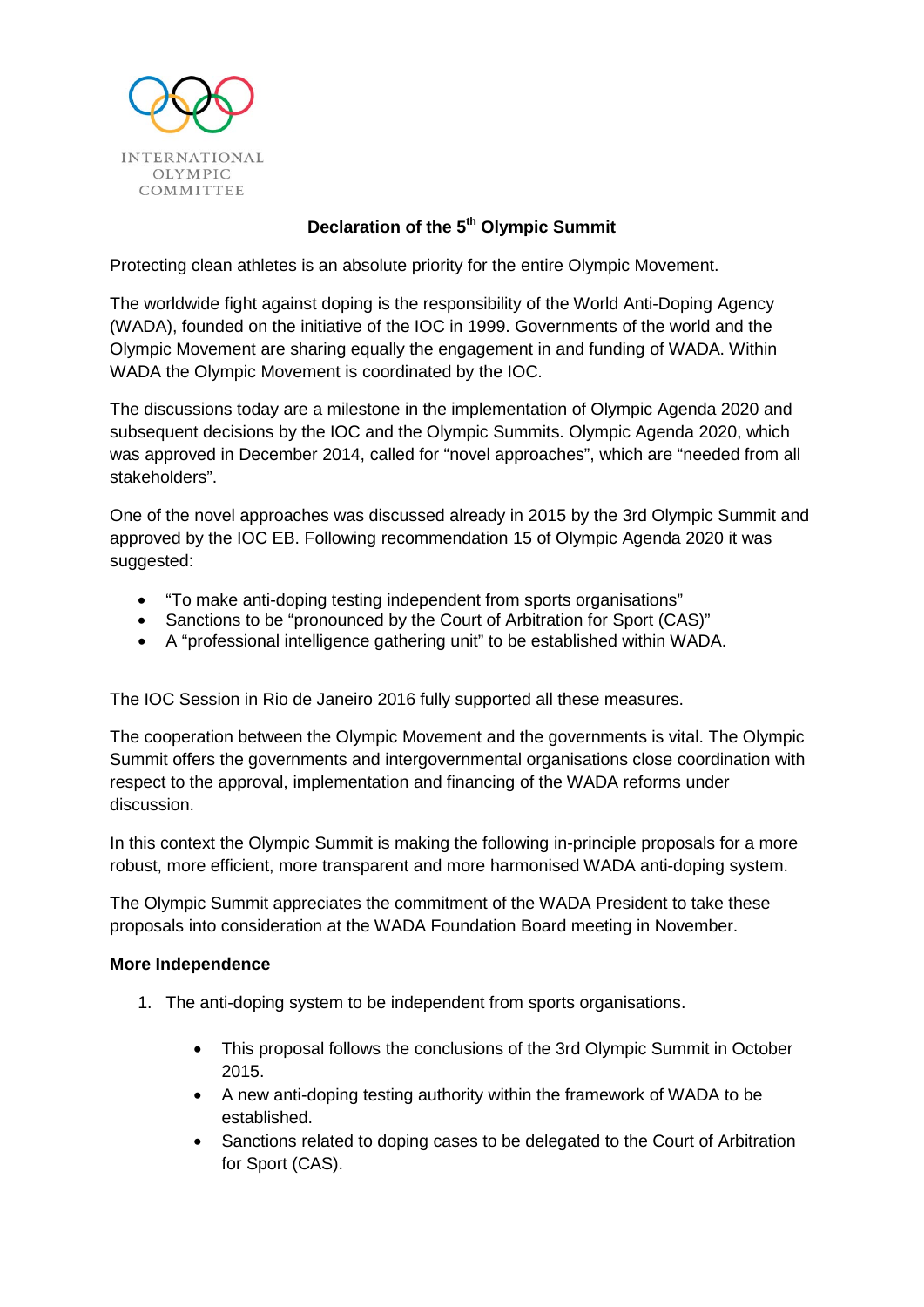

- 2. The anti-doping system to be more independent from national interests.
	- WADA to be given stronger authority over the National Anti-Doping Organisations (NADOs).
	- Effective supervision by WADA of national anti-doping programmes.
	- Fully transparent national Test Distribution Plans (TDPs) in compliance with international standards.
	- Cross-border testing around the world to be made more effective.

### **More Harmonisation**

- 1. WADA to establish one centralised worldwide anti-doping system.
	- Standard level of testing to be harmonised per sport in close cooperation with the relevant International Federation (IF) to ensure that athletes from all nations are treated equally.
	- Increasing the level of targeted testing.
- 2. The entourage of athletes, including coaches, doctors, physiotherapists and other officials, to be held criminally responsible for facilitating doping.
	- The United Nations Educational, Scientific and Cultural Organisation (UNESCO), with the help of WADA and the Olympic Movement, to provide model legislation and to encourage adoption for a worldwide harmonisation in this respect.

### **More Transparency and better Governance**

- 1. WADA to continue to have the regulatory role in the world-wide fight against doping setting the standards for compliance, and carrying out the assessment of all antidoping organisations.
- 2. The new anti-doping testing authority to be established within the framework of WADA.
	- Clear segregation of duties between the regulatory and the testing bodies.
	- Intelligence and investigation capability to be built.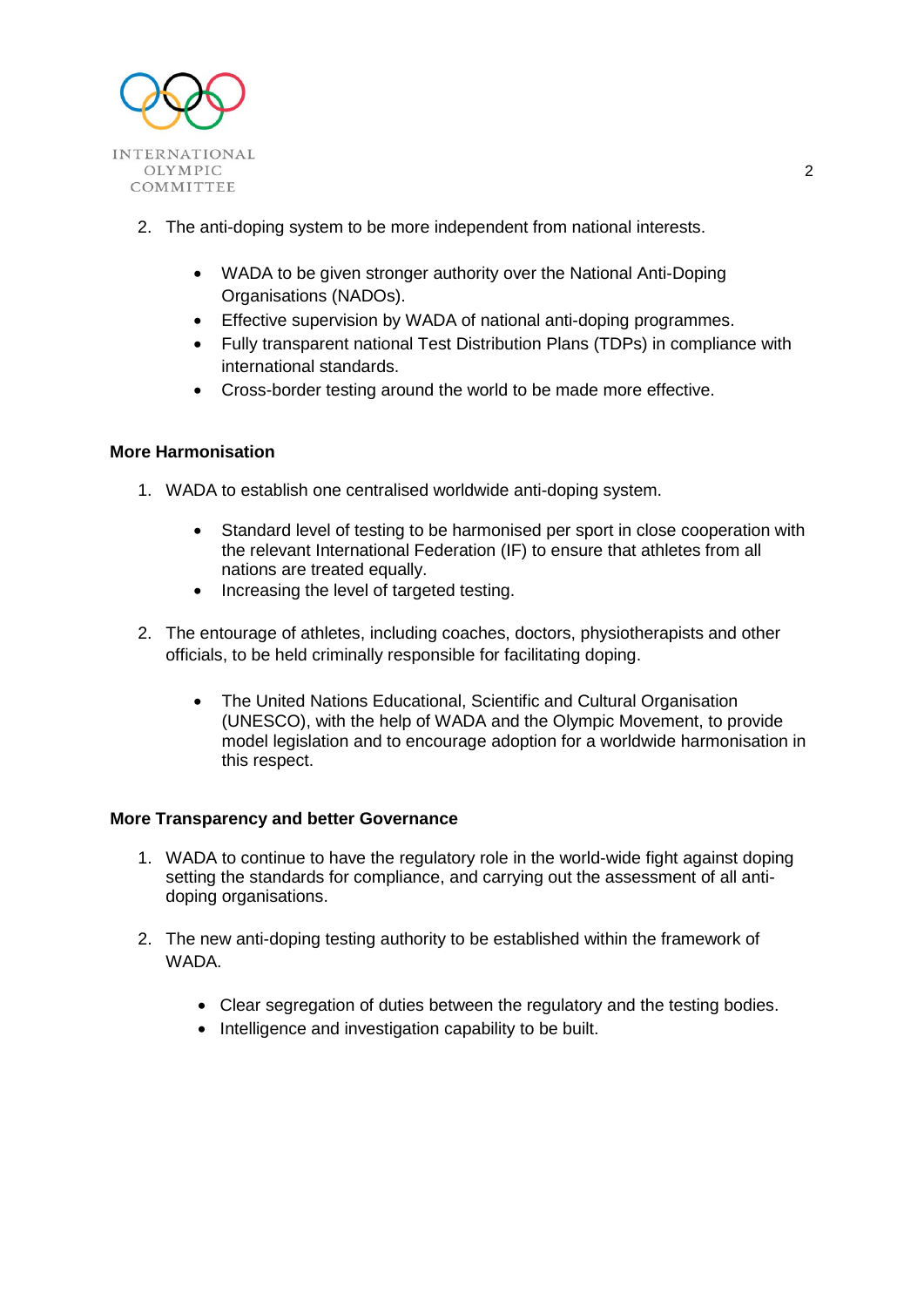

- 3. WADA to strengthen its governance structure.
	- Ensure compliance with the highest ethical standards in particular with regard to the resolution of conflicts of interests and integrity.
	- Approve a policy for the encouragement and the protection of whistleblowers.
	- Ensure the participation of elected athlete representatives.
	- Increase the transparency and accountability towards its various stakeholders.
	- Strengthen education programmes.
- 4. The respective responsibilities of WADA, NADOs, the IOC, International Federations (IFs), National Olympic Committees (NOCs), National Federations (NFs), event organisers and governments to be made absolutely clear and transparent.

### **Increased Security**

WADA to significantly improve its information security standards to comply with the international data privacy regulations and to prevent data leakage of critical information.

#### **Increased Financing**

The Olympic Movement is ready to contribute to an increased financing along with its partners, the governments. The increase in financing depends on the implementation of the reforms by WADA and is based on the results provided by WADA after the review of the anti-doping system.

The Olympic Summit also discussed inviting the governments to consider a similar coordination to the Olympic Movement by pooling their participation through a UN Agency such as UNESCO. This may lead to stronger and broader government representation within WADA.

Lausanne, 8 October 2016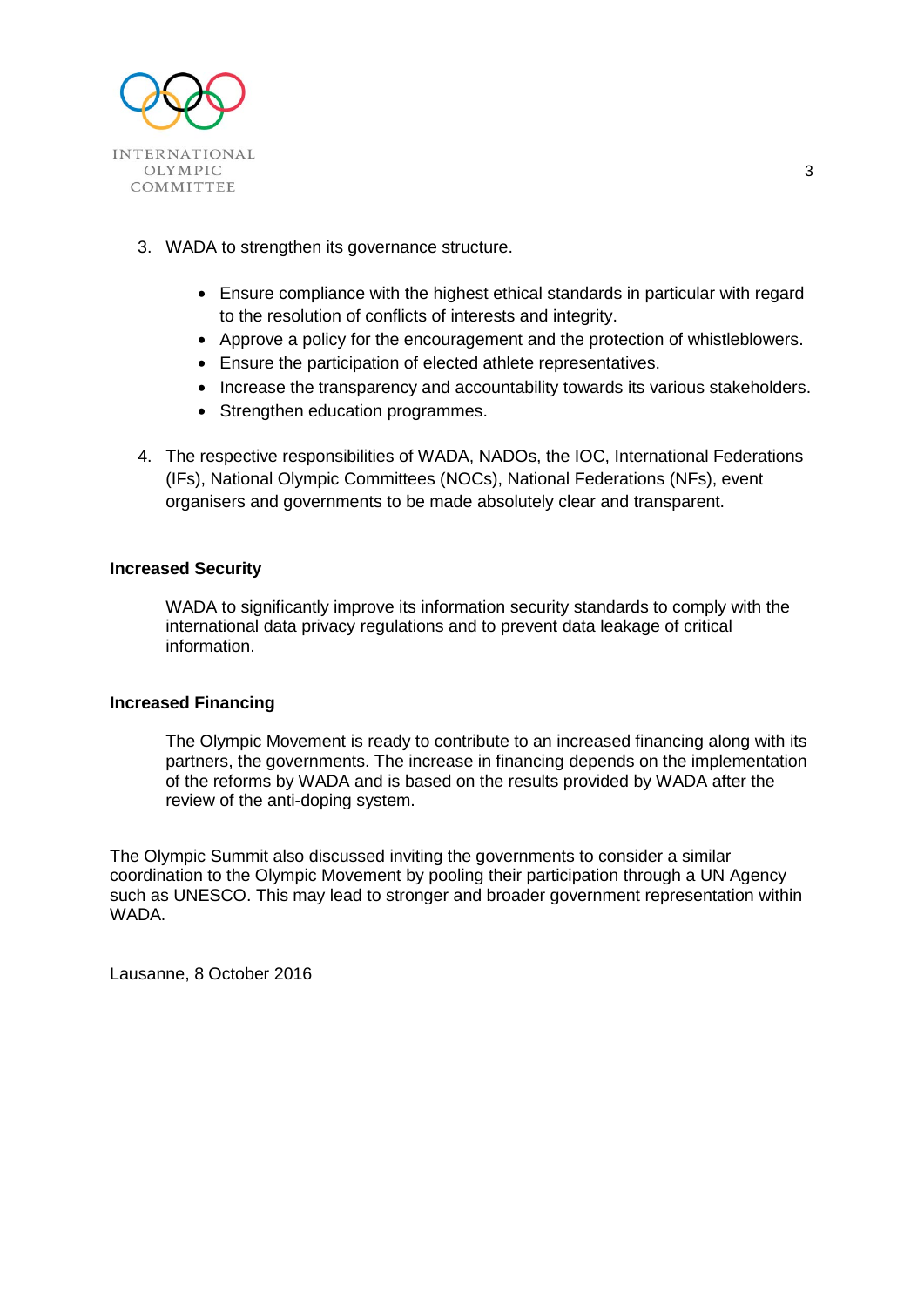

## **LIST OF PARTICIPANTS**

IOC President Thomas BACH

IOC Vice Presidents John D. COATES, AC YU Zaiqing Juan Antonio SAMARANCH Uğur ERDENER

EB member representatives of IFs and athletes Ching-Kuo WU Gian Franco KASPER – via ConfCall Angela RUGGIERO

International Federations President of FIFA, Gianni INFANTINO (Later FIFA Council Member Lydia NSEKERA represented FIFA.) President of FIG, Bruno GRANDI President of FINA, Julio MAGLIONE President of IAAF, Sebastian COE President of FIS, Gian Franco KASPER – via ConfCall President of IBSF, Ivo FERRIANI – via ConfCall

Recognised organisations President of ANOC, Sheikh Ahmad Al-Fahad AL-SABAH President of ASOIF, Francesco RICCI BITTI President of the AIOWF, Gian Franco KASPER – via ConfCall